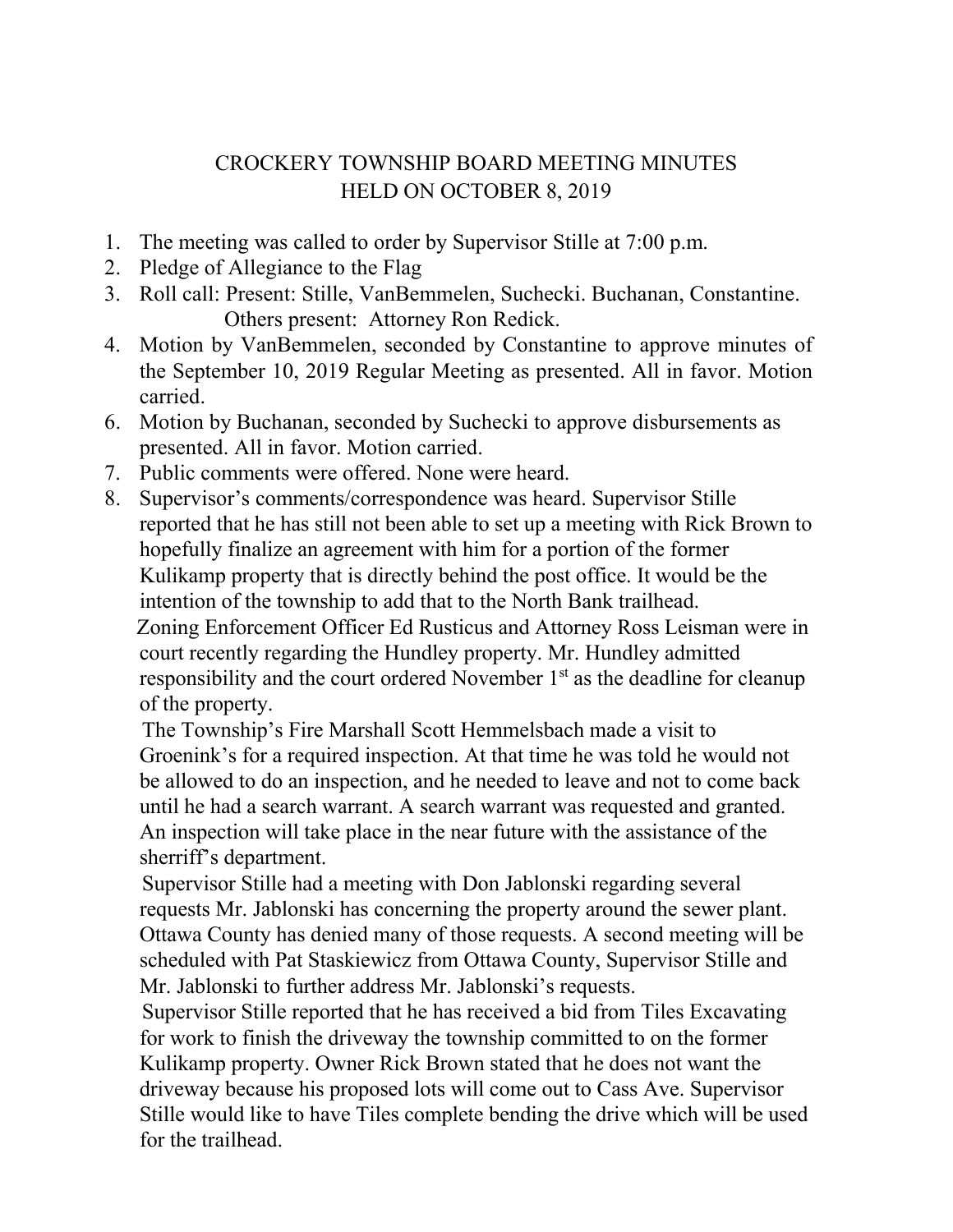- 9. Treasurer's report was offered. None was heard.
- 10. Clerks report was offered. None was heard.
- 11. Fire Chief's report was offered. Chief Kriger reported that the department responded to 17 calls last month. He also stated that the new pickup truck is in and the topper is on with the graphics completed. They are now waiting for the lights and radios to be installed and once completed the truck will be ready for the final inspection so it can be put into service. Chief Kriger reminded the Board that tonight is the 3 month mark for the daytime staffing at the department. The Chief stated that it has worked out very well and would like to see it continued. The consensus of the Board was to continue the daytime staffing.
- 12. Attorneys report was offered. Attorney Redick reported that oral arguments have begun at the Michigan Supreme Court regarding the Byron Township lawsuit over the caregiver zoning issue. Attorney Redick will keep us updated as the case is heard.
- 13. Committee chair reports were offered. No reports were heard.
- 14. Board Member Committee reports were offered. Trustee Constantine gave an update on the fire station addition. He reported that he has met with all the contractors and subs to get updates on the progress. Construction is on schedule with the garage doors coming next week and the fire suppression system almost completed. Monday, the  $28<sup>th</sup>$  the paving is scheduled to begin and the fire trucks will be moved to Roy Holmes new building for approximately 2 weeks while the paving is being done
- 15. Motion by VanBemmelen, seconded by Buchanan to approve continuing daytime staffing at the fire department indefinitely. All in favor. Motion carried.
- 16. Supervisor Stille called the Public Hearing for the transfer of Industrial Facilities Exemption Certificate 2012-530 from Precision Engineering and Manufacturing to Precision Manufacturing Group open at 7:25 p.m. Public comment was offered and the current owner stated that he purchased Precision Engineering and is requesting the transfer of the remainder of the existing IFT to their business which has been renamed Precision Manufacturing Group for the remaining 7 years left of the original 12 years it was granted for. No other comments were heard and the Public Hearing was declared closed at 7:29 p.m.
- 17. Motion by VanBemmelen, seconded by Buchanan to approve Resolution 2019-27, Approving the Transfer of Industrial Facilities Exemption Certificate 2012-530 from Precision Engineering and Manufacturing to Precision Manufacturing Group (for the remaining 7 years). All in favor. Motion carried.
- 18. Motion by Constantine, seconded by VanBemmelen to approve Resolution 2019-28, Extension of the North Bank Trail TF15-0096. This will extend